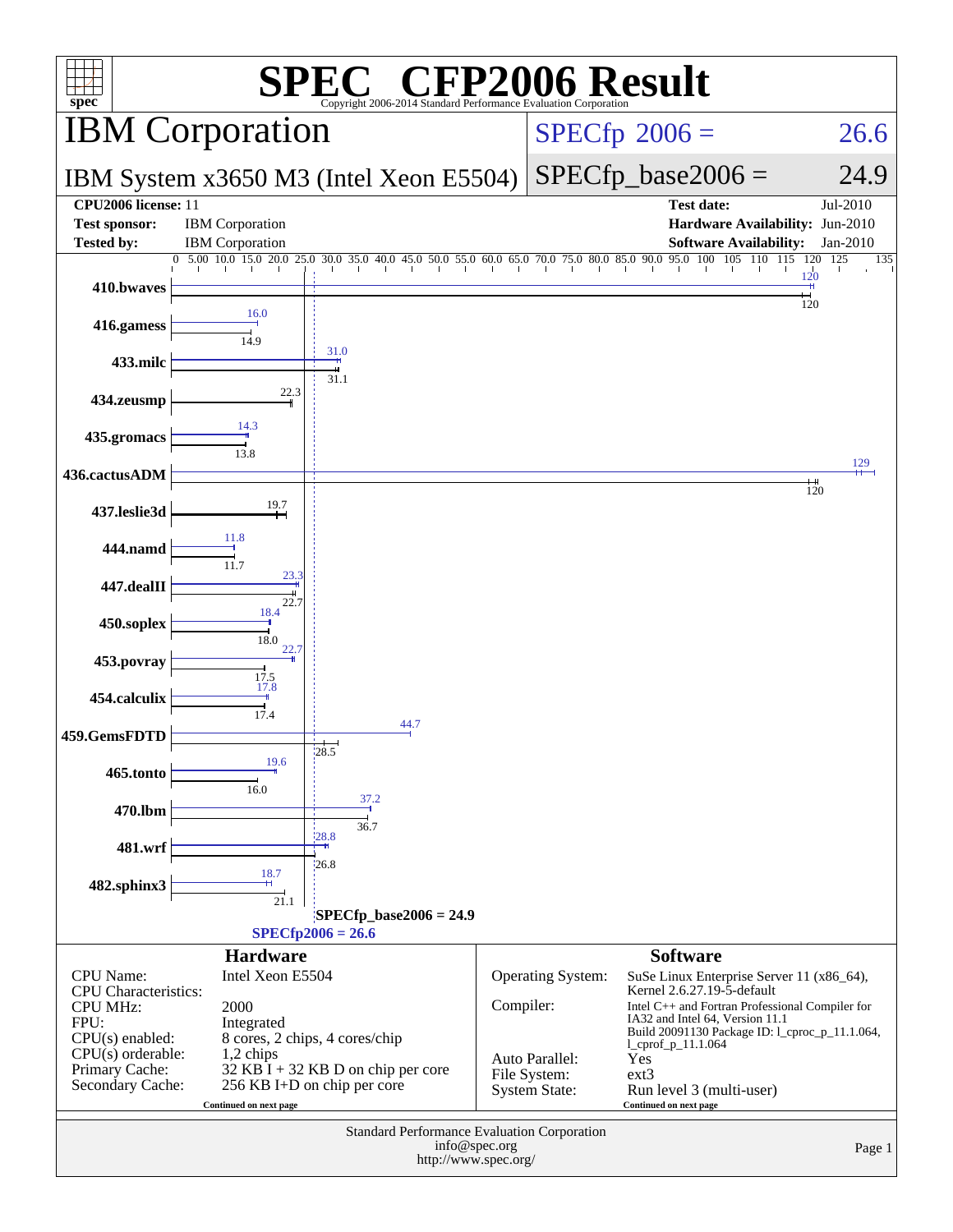

IBM Corporation

#### $SPECfp2006 = 26.6$  $SPECfp2006 = 26.6$

IBM System x3650 M3 (Intel Xeon E5504)

 $SPECTp\_base2006 = 24.9$ 

| CPU <sub>2006</sub> license: 11                                            |                                                                                                                            | <b>Test date:</b><br>$Jul-2010$                            |                                             |
|----------------------------------------------------------------------------|----------------------------------------------------------------------------------------------------------------------------|------------------------------------------------------------|---------------------------------------------|
| <b>Test sponsor:</b>                                                       | <b>IBM</b> Corporation                                                                                                     |                                                            | <b>Hardware Availability: Jun-2010</b>      |
| <b>Tested by:</b>                                                          | <b>IBM</b> Corporation                                                                                                     |                                                            | <b>Software Availability:</b><br>$Jan-2010$ |
| L3 Cache:<br>Other Cache:<br>Memory:<br>Disk Subsystem:<br>Other Hardware: | $4 \text{ MB I+D}$ on chip per chip<br>None<br>24 GB (6 x 4 GB PC3-10600R CL9, 2 Rank)<br>1 x 73 GB SAS, 15000 RPM<br>None | <b>Base Pointers:</b><br>Peak Pointers:<br>Other Software: | $64$ -bit<br>$32/64$ -bit<br>None           |

**[Results Table](http://www.spec.org/auto/cpu2006/Docs/result-fields.html#ResultsTable)**

| Results Table                                                                                            |                |              |                |       |                |       |                |              |                |              |                |              |
|----------------------------------------------------------------------------------------------------------|----------------|--------------|----------------|-------|----------------|-------|----------------|--------------|----------------|--------------|----------------|--------------|
|                                                                                                          |                |              | <b>Base</b>    |       |                |       | <b>Peak</b>    |              |                |              |                |              |
| <b>Benchmark</b>                                                                                         | <b>Seconds</b> | <b>Ratio</b> | <b>Seconds</b> | Ratio | <b>Seconds</b> | Ratio | <b>Seconds</b> | <b>Ratio</b> | <b>Seconds</b> | <b>Ratio</b> | <b>Seconds</b> | <b>Ratio</b> |
| 410.bwaves                                                                                               | 115            | 118          | 114            | 120   | 114            | 120   | 114            | 120          | 113            | 120          | <b>114</b>     | <b>120</b>   |
| 416.gamess                                                                                               | 1315           | 14.9         | 1314           | 14.9  | 1315           | 14.9  | 1222           | 16.0         | 1218           | 16.1         | 1220           | 16.0         |
| $433$ .milc                                                                                              | 295            | 31.1         | 300            | 30.6  | 294            | 31.3  | 291            | 31.5         | 296            | 31.0         | 296            | 31.0         |
| $434$ . zeusmp                                                                                           | 410            | 22.2         | 404            | 22.5  | 408            | 22.3  | 410            | 22.2         | 404            | 22.5         | 408            | 22.3         |
| 435.gromacs                                                                                              | 521            | 13.7         | 519            | 13.8  | 516            | 13.8  | 500            | 14.3         | 500            | 14.3         | 511            | 14.0         |
| 436.cactusADM                                                                                            | 99.2           | 120          | 98.8           | 121   | 100            | 119   | 92.6           | 129          | 93.2           | 128          | 90.8           | 132          |
| 437.leslie3d                                                                                             | 477            | 19.7         | 438            | 21.5  | 479            | 19.6  | 477            | <b>19.7</b>  | 438            | 21.5         | 479            | 19.6         |
| 444.namd                                                                                                 | 684            | 11.7         | 685            | 11.7  | 685            | 11.7  | 680            | 11.8         | 680            | 11.8         | 692            | 11.6         |
| 447.dealII                                                                                               | 495            | 23.1         | 504            | 22.7  | 504            | 22.7  | 491            | 23.3         | 490            | 23.3         | 483            | 23.7         |
| $450$ .soplex                                                                                            | 463            | 18.0         | 463            | 18.0  | 459            | 18.2  | 452            | 18.4         | 459            | 18.2         | 453            | <b>18.4</b>  |
| 453.povray                                                                                               | 304            | 17.5         | 305            | 17.5  | 308            | 17.3  | 232            | 23.0         | 236            | 22.5         | 235            | 22.7         |
| $ 454$ .calculix                                                                                         | 473            | 17.4         | 474            | 17.4  | 476            | 17.3  | 455            | 18.1         | 463            | 17.8         | 464            | 17.8         |
| 459.GemsFDTD                                                                                             | 341            | 31.2         | 373            | 28.5  | 372            | 28.5  | 237            | 44.7         | 237            | 44.7         | 237            | 44.7         |
| $465$ .tonto                                                                                             | 615            | 16.0         | 614            | 16.0  | 615            | 16.0  | 502            | 19.6         | 512            | 19.2         | 502            | <u>19.6</u>  |
| 470.1bm                                                                                                  | 375            | 36.7         | 374            | 36.7  | 375            | 36.6  | 370            | 37.2         | 369            | 37.2         | 369            | 37.2         |
| 481.wrf                                                                                                  | 415            | 26.9         | 417            | 26.8  | 417            | 26.8  | 389            | 28.7         | 388            | 28.8         | 381            | 29.3         |
| 482.sphinx3                                                                                              | 921            | 21.2         | 925            | 21.1  | 924            | 21.1  | 1043           | 18.7         | 1095           | 17.8         | 1045           | <b>18.7</b>  |
| Results appear in the order in which they were run. Bold underlined text indicates a median measurement. |                |              |                |       |                |       |                |              |                |              |                |              |

#### **[Platform Notes](http://www.spec.org/auto/cpu2006/Docs/result-fields.html#PlatformNotes)**

 Turbo Mode Enable Turbo Boost set to Traditional CPU C State Enable

#### **[General Notes](http://www.spec.org/auto/cpu2006/Docs/result-fields.html#GeneralNotes)**

 Binaries were compiled on SLES 10 with Binutils 2.18.50.0.7.20080502 'ulimit -s unlimited' was used to set the stack size to unlimited prior to run OMP\_NUM\_THREADS set to number of cores KMP\_AFFINITY set to granularity=fine,scatter KMP\_STACKSIZE set to 200M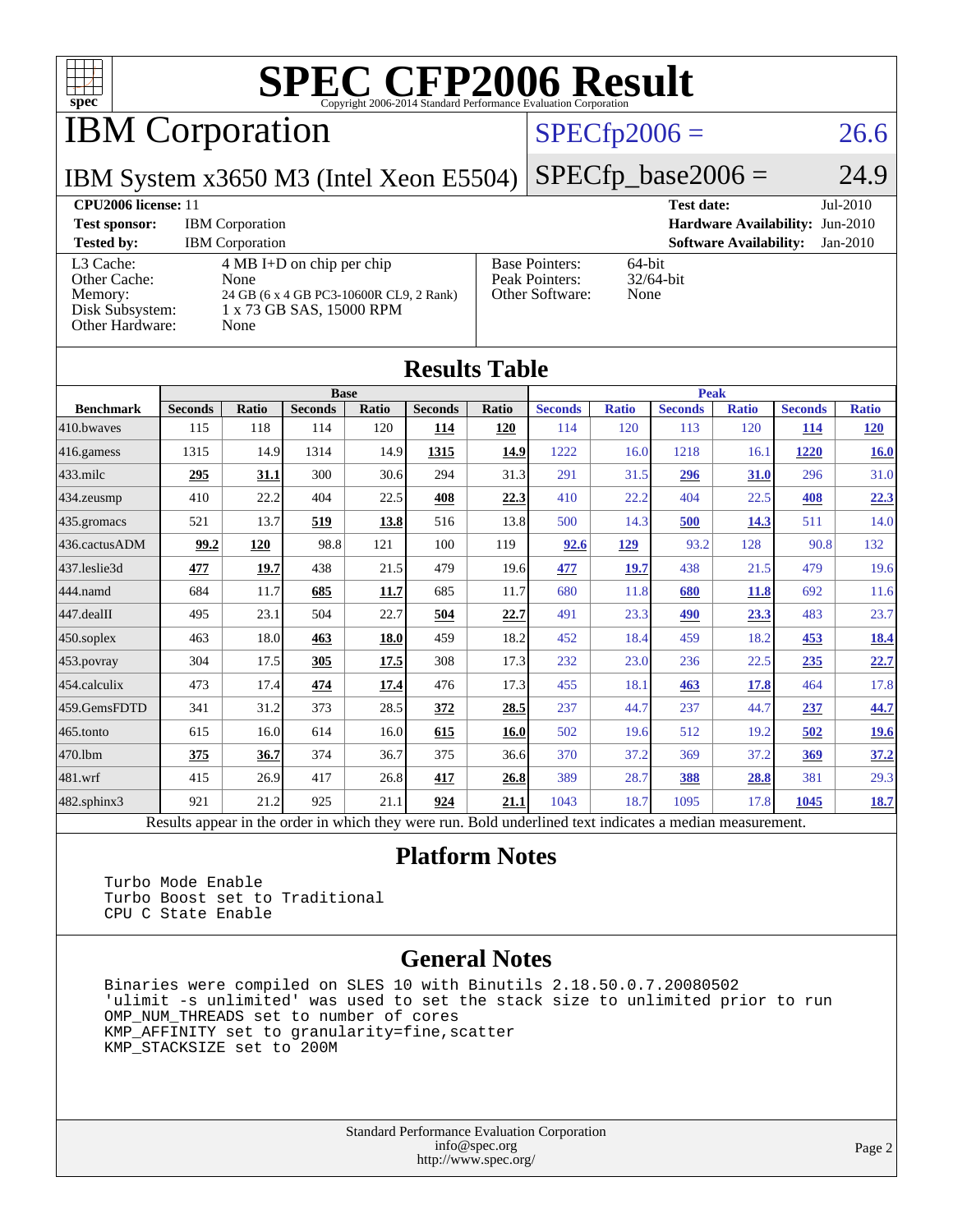

## IBM Corporation

 $SPECTp2006 = 26.6$ 

IBM System x3650 M3 (Intel Xeon E5504)  $SPECfp\_base2006 = 24.9$ 

**[Test sponsor:](http://www.spec.org/auto/cpu2006/Docs/result-fields.html#Testsponsor)** IBM Corporation **[Hardware Availability:](http://www.spec.org/auto/cpu2006/Docs/result-fields.html#HardwareAvailability)** Jun-2010

**[CPU2006 license:](http://www.spec.org/auto/cpu2006/Docs/result-fields.html#CPU2006license)** 11 **[Test date:](http://www.spec.org/auto/cpu2006/Docs/result-fields.html#Testdate)** Jul-2010 **[Tested by:](http://www.spec.org/auto/cpu2006/Docs/result-fields.html#Testedby)** IBM Corporation **[Software Availability:](http://www.spec.org/auto/cpu2006/Docs/result-fields.html#SoftwareAvailability)** Jan-2010

### **[Base Compiler Invocation](http://www.spec.org/auto/cpu2006/Docs/result-fields.html#BaseCompilerInvocation)**

[C benchmarks](http://www.spec.org/auto/cpu2006/Docs/result-fields.html#Cbenchmarks): icc  $-m64$ 

[C++ benchmarks:](http://www.spec.org/auto/cpu2006/Docs/result-fields.html#CXXbenchmarks) [icpc -m64](http://www.spec.org/cpu2006/results/res2010q3/cpu2006-20100802-12748.flags.html#user_CXXbase_intel_icpc_64bit_bedb90c1146cab66620883ef4f41a67e)

[Fortran benchmarks](http://www.spec.org/auto/cpu2006/Docs/result-fields.html#Fortranbenchmarks): [ifort -m64](http://www.spec.org/cpu2006/results/res2010q3/cpu2006-20100802-12748.flags.html#user_FCbase_intel_ifort_64bit_ee9d0fb25645d0210d97eb0527dcc06e)

[Benchmarks using both Fortran and C](http://www.spec.org/auto/cpu2006/Docs/result-fields.html#BenchmarksusingbothFortranandC): [icc -m64](http://www.spec.org/cpu2006/results/res2010q3/cpu2006-20100802-12748.flags.html#user_CC_FCbase_intel_icc_64bit_0b7121f5ab7cfabee23d88897260401c) [ifort -m64](http://www.spec.org/cpu2006/results/res2010q3/cpu2006-20100802-12748.flags.html#user_CC_FCbase_intel_ifort_64bit_ee9d0fb25645d0210d97eb0527dcc06e)

#### **[Base Portability Flags](http://www.spec.org/auto/cpu2006/Docs/result-fields.html#BasePortabilityFlags)**

| 410.bwaves: -DSPEC CPU LP64                 |                                                                |
|---------------------------------------------|----------------------------------------------------------------|
| 416.gamess: - DSPEC_CPU_LP64                |                                                                |
| 433.milc: -DSPEC CPU LP64                   |                                                                |
| 434.zeusmp: -DSPEC_CPU_LP64                 |                                                                |
| 435.gromacs: -DSPEC_CPU_LP64 -nofor_main    |                                                                |
| 436.cactusADM: -DSPEC CPU LP64 -nofor main  |                                                                |
| 437.leslie3d: -DSPEC CPU LP64               |                                                                |
| 444.namd: -DSPEC CPU LP64                   |                                                                |
| 447.dealII: -DSPEC CPU LP64                 |                                                                |
| 450.soplex: -DSPEC_CPU_LP64                 |                                                                |
| 453.povray: -DSPEC_CPU_LP64                 |                                                                |
| 454.calculix: - DSPEC CPU LP64 - nofor main |                                                                |
| 459.GemsFDTD: -DSPEC CPU LP64               |                                                                |
| 465.tonto: - DSPEC CPU LP64                 |                                                                |
| 470.1bm: - DSPEC CPU LP64                   |                                                                |
|                                             | 481.wrf: -DSPEC_CPU_LP64 -DSPEC_CPU_CASE_FLAG -DSPEC_CPU_LINUX |
| 482.sphinx3: -DSPEC_CPU_LP64                |                                                                |
|                                             |                                                                |

### **[Base Optimization Flags](http://www.spec.org/auto/cpu2006/Docs/result-fields.html#BaseOptimizationFlags)**

[C benchmarks](http://www.spec.org/auto/cpu2006/Docs/result-fields.html#Cbenchmarks): [-xSSE4.2](http://www.spec.org/cpu2006/results/res2010q3/cpu2006-20100802-12748.flags.html#user_CCbase_f-xSSE42_f91528193cf0b216347adb8b939d4107) [-ipo](http://www.spec.org/cpu2006/results/res2010q3/cpu2006-20100802-12748.flags.html#user_CCbase_f-ipo) [-O3](http://www.spec.org/cpu2006/results/res2010q3/cpu2006-20100802-12748.flags.html#user_CCbase_f-O3) [-no-prec-div](http://www.spec.org/cpu2006/results/res2010q3/cpu2006-20100802-12748.flags.html#user_CCbase_f-no-prec-div) [-static](http://www.spec.org/cpu2006/results/res2010q3/cpu2006-20100802-12748.flags.html#user_CCbase_f-static) [-parallel](http://www.spec.org/cpu2006/results/res2010q3/cpu2006-20100802-12748.flags.html#user_CCbase_f-parallel) [-opt-prefetch](http://www.spec.org/cpu2006/results/res2010q3/cpu2006-20100802-12748.flags.html#user_CCbase_f-opt-prefetch) [C++ benchmarks:](http://www.spec.org/auto/cpu2006/Docs/result-fields.html#CXXbenchmarks) [-xSSE4.2](http://www.spec.org/cpu2006/results/res2010q3/cpu2006-20100802-12748.flags.html#user_CXXbase_f-xSSE42_f91528193cf0b216347adb8b939d4107) [-ipo](http://www.spec.org/cpu2006/results/res2010q3/cpu2006-20100802-12748.flags.html#user_CXXbase_f-ipo) [-O3](http://www.spec.org/cpu2006/results/res2010q3/cpu2006-20100802-12748.flags.html#user_CXXbase_f-O3) [-no-prec-div](http://www.spec.org/cpu2006/results/res2010q3/cpu2006-20100802-12748.flags.html#user_CXXbase_f-no-prec-div) [-static](http://www.spec.org/cpu2006/results/res2010q3/cpu2006-20100802-12748.flags.html#user_CXXbase_f-static) [-parallel](http://www.spec.org/cpu2006/results/res2010q3/cpu2006-20100802-12748.flags.html#user_CXXbase_f-parallel) [-opt-prefetch](http://www.spec.org/cpu2006/results/res2010q3/cpu2006-20100802-12748.flags.html#user_CXXbase_f-opt-prefetch) [Fortran benchmarks](http://www.spec.org/auto/cpu2006/Docs/result-fields.html#Fortranbenchmarks): [-xSSE4.2](http://www.spec.org/cpu2006/results/res2010q3/cpu2006-20100802-12748.flags.html#user_FCbase_f-xSSE42_f91528193cf0b216347adb8b939d4107) [-ipo](http://www.spec.org/cpu2006/results/res2010q3/cpu2006-20100802-12748.flags.html#user_FCbase_f-ipo) [-O3](http://www.spec.org/cpu2006/results/res2010q3/cpu2006-20100802-12748.flags.html#user_FCbase_f-O3) [-no-prec-div](http://www.spec.org/cpu2006/results/res2010q3/cpu2006-20100802-12748.flags.html#user_FCbase_f-no-prec-div) [-static](http://www.spec.org/cpu2006/results/res2010q3/cpu2006-20100802-12748.flags.html#user_FCbase_f-static) [-parallel](http://www.spec.org/cpu2006/results/res2010q3/cpu2006-20100802-12748.flags.html#user_FCbase_f-parallel) [-opt-prefetch](http://www.spec.org/cpu2006/results/res2010q3/cpu2006-20100802-12748.flags.html#user_FCbase_f-opt-prefetch) [Benchmarks using both Fortran and C](http://www.spec.org/auto/cpu2006/Docs/result-fields.html#BenchmarksusingbothFortranandC): [-xSSE4.2](http://www.spec.org/cpu2006/results/res2010q3/cpu2006-20100802-12748.flags.html#user_CC_FCbase_f-xSSE42_f91528193cf0b216347adb8b939d4107) [-ipo](http://www.spec.org/cpu2006/results/res2010q3/cpu2006-20100802-12748.flags.html#user_CC_FCbase_f-ipo) [-O3](http://www.spec.org/cpu2006/results/res2010q3/cpu2006-20100802-12748.flags.html#user_CC_FCbase_f-O3) [-no-prec-div](http://www.spec.org/cpu2006/results/res2010q3/cpu2006-20100802-12748.flags.html#user_CC_FCbase_f-no-prec-div) [-static](http://www.spec.org/cpu2006/results/res2010q3/cpu2006-20100802-12748.flags.html#user_CC_FCbase_f-static) [-parallel](http://www.spec.org/cpu2006/results/res2010q3/cpu2006-20100802-12748.flags.html#user_CC_FCbase_f-parallel) [-opt-prefetch](http://www.spec.org/cpu2006/results/res2010q3/cpu2006-20100802-12748.flags.html#user_CC_FCbase_f-opt-prefetch)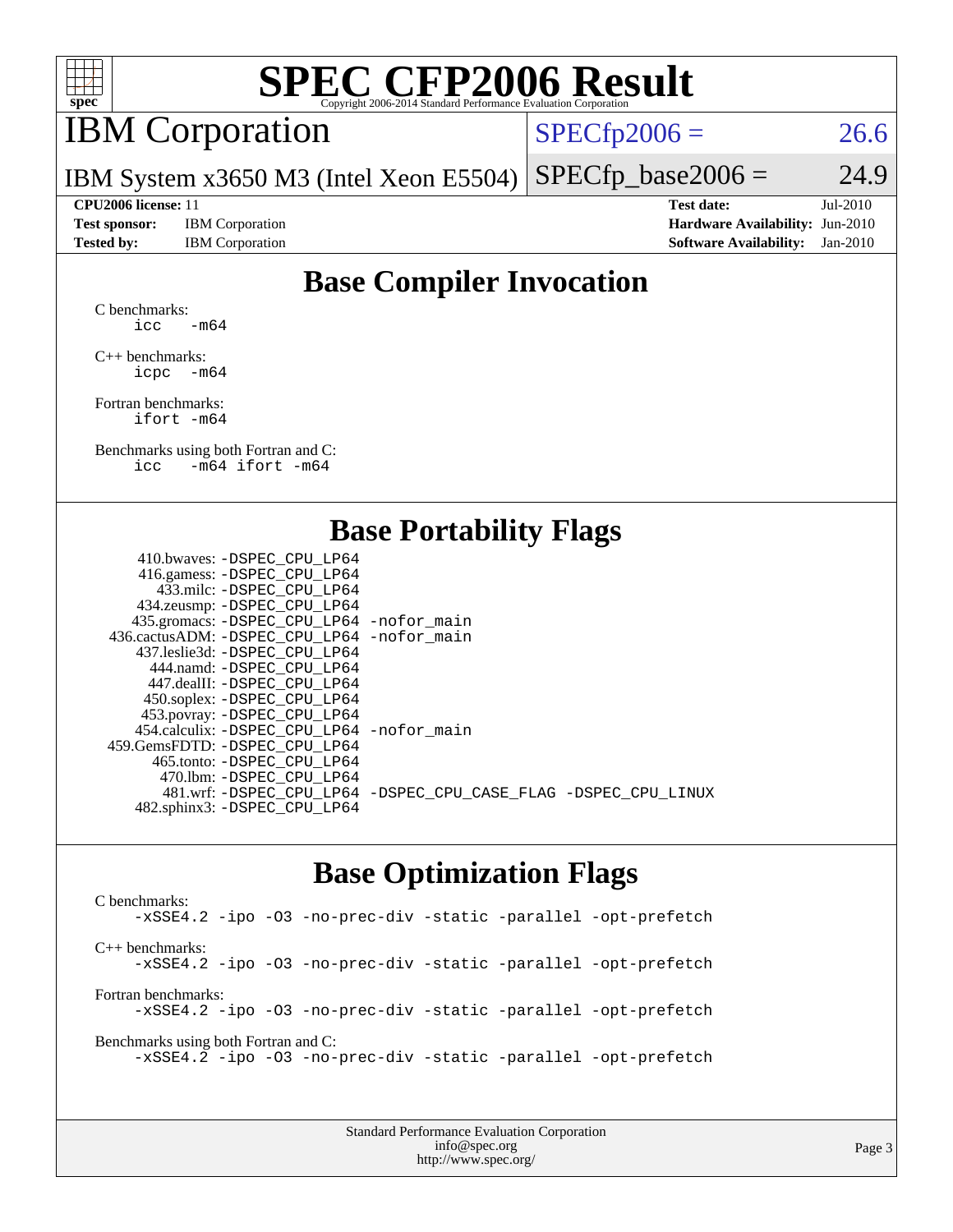

## IBM Corporation

 $SPECfp2006 = 26.6$  $SPECfp2006 = 26.6$ 

IBM System x3650 M3 (Intel Xeon E5504)  $SPECTp\_base2006 = 24.9$ 

**[Test sponsor:](http://www.spec.org/auto/cpu2006/Docs/result-fields.html#Testsponsor)** IBM Corporation **[Hardware Availability:](http://www.spec.org/auto/cpu2006/Docs/result-fields.html#HardwareAvailability)** Jun-2010

**[CPU2006 license:](http://www.spec.org/auto/cpu2006/Docs/result-fields.html#CPU2006license)** 11 **[Test date:](http://www.spec.org/auto/cpu2006/Docs/result-fields.html#Testdate)** Jul-2010 **[Tested by:](http://www.spec.org/auto/cpu2006/Docs/result-fields.html#Testedby)** IBM Corporation **[Software Availability:](http://www.spec.org/auto/cpu2006/Docs/result-fields.html#SoftwareAvailability)** Jan-2010

### **[Peak Compiler Invocation](http://www.spec.org/auto/cpu2006/Docs/result-fields.html#PeakCompilerInvocation)**

[C benchmarks](http://www.spec.org/auto/cpu2006/Docs/result-fields.html#Cbenchmarks):  $\text{icc}$   $-\text{m64}$ 

[C++ benchmarks:](http://www.spec.org/auto/cpu2006/Docs/result-fields.html#CXXbenchmarks) [icpc -m64](http://www.spec.org/cpu2006/results/res2010q3/cpu2006-20100802-12748.flags.html#user_CXXpeak_intel_icpc_64bit_bedb90c1146cab66620883ef4f41a67e)

[Fortran benchmarks](http://www.spec.org/auto/cpu2006/Docs/result-fields.html#Fortranbenchmarks): [ifort -m64](http://www.spec.org/cpu2006/results/res2010q3/cpu2006-20100802-12748.flags.html#user_FCpeak_intel_ifort_64bit_ee9d0fb25645d0210d97eb0527dcc06e)

[Benchmarks using both Fortran and C](http://www.spec.org/auto/cpu2006/Docs/result-fields.html#BenchmarksusingbothFortranandC): [icc -m64](http://www.spec.org/cpu2006/results/res2010q3/cpu2006-20100802-12748.flags.html#user_CC_FCpeak_intel_icc_64bit_0b7121f5ab7cfabee23d88897260401c) [ifort -m64](http://www.spec.org/cpu2006/results/res2010q3/cpu2006-20100802-12748.flags.html#user_CC_FCpeak_intel_ifort_64bit_ee9d0fb25645d0210d97eb0527dcc06e)

#### **[Peak Portability Flags](http://www.spec.org/auto/cpu2006/Docs/result-fields.html#PeakPortabilityFlags)**

Same as Base Portability Flags

### **[Peak Optimization Flags](http://www.spec.org/auto/cpu2006/Docs/result-fields.html#PeakOptimizationFlags)**

[C benchmarks](http://www.spec.org/auto/cpu2006/Docs/result-fields.html#Cbenchmarks):

 433.milc: [-xSSE4.2](http://www.spec.org/cpu2006/results/res2010q3/cpu2006-20100802-12748.flags.html#user_peakPASS2_CFLAGSPASS2_LDFLAGS433_milc_f-xSSE42_f91528193cf0b216347adb8b939d4107)(pass 2) [-prof-gen](http://www.spec.org/cpu2006/results/res2010q3/cpu2006-20100802-12748.flags.html#user_peakPASS1_CFLAGSPASS1_LDFLAGS433_milc_prof_gen_e43856698f6ca7b7e442dfd80e94a8fc)(pass 1) [-ipo](http://www.spec.org/cpu2006/results/res2010q3/cpu2006-20100802-12748.flags.html#user_peakPASS2_CFLAGSPASS2_LDFLAGS433_milc_f-ipo)(pass 2) [-O3](http://www.spec.org/cpu2006/results/res2010q3/cpu2006-20100802-12748.flags.html#user_peakPASS2_CFLAGSPASS2_LDFLAGS433_milc_f-O3)(pass 2) [-no-prec-div](http://www.spec.org/cpu2006/results/res2010q3/cpu2006-20100802-12748.flags.html#user_peakPASS2_CFLAGSPASS2_LDFLAGS433_milc_f-no-prec-div)(pass 2) [-static](http://www.spec.org/cpu2006/results/res2010q3/cpu2006-20100802-12748.flags.html#user_peakPASS2_CFLAGSPASS2_LDFLAGS433_milc_f-static)(pass 2) [-prof-use](http://www.spec.org/cpu2006/results/res2010q3/cpu2006-20100802-12748.flags.html#user_peakPASS2_CFLAGSPASS2_LDFLAGS433_milc_prof_use_bccf7792157ff70d64e32fe3e1250b55)(pass 2) [-ansi-alias](http://www.spec.org/cpu2006/results/res2010q3/cpu2006-20100802-12748.flags.html#user_peakOPTIMIZE433_milc_f-ansi-alias)

 470.lbm: [-xSSE4.2](http://www.spec.org/cpu2006/results/res2010q3/cpu2006-20100802-12748.flags.html#user_peakPASS2_CFLAGSPASS2_LDFLAGS470_lbm_f-xSSE42_f91528193cf0b216347adb8b939d4107)(pass 2) [-prof-gen](http://www.spec.org/cpu2006/results/res2010q3/cpu2006-20100802-12748.flags.html#user_peakPASS1_CFLAGSPASS1_LDFLAGS470_lbm_prof_gen_e43856698f6ca7b7e442dfd80e94a8fc)(pass 1) [-ipo](http://www.spec.org/cpu2006/results/res2010q3/cpu2006-20100802-12748.flags.html#user_peakPASS2_CFLAGSPASS2_LDFLAGS470_lbm_f-ipo)(pass 2) [-O3](http://www.spec.org/cpu2006/results/res2010q3/cpu2006-20100802-12748.flags.html#user_peakPASS2_CFLAGSPASS2_LDFLAGS470_lbm_f-O3)(pass 2) [-no-prec-div](http://www.spec.org/cpu2006/results/res2010q3/cpu2006-20100802-12748.flags.html#user_peakPASS2_CFLAGSPASS2_LDFLAGS470_lbm_f-no-prec-div)(pass 2) [-static](http://www.spec.org/cpu2006/results/res2010q3/cpu2006-20100802-12748.flags.html#user_peakPASS2_CFLAGSPASS2_LDFLAGS470_lbm_f-static)(pass 2) [-prof-use](http://www.spec.org/cpu2006/results/res2010q3/cpu2006-20100802-12748.flags.html#user_peakPASS2_CFLAGSPASS2_LDFLAGS470_lbm_prof_use_bccf7792157ff70d64e32fe3e1250b55)(pass 2) [-parallel](http://www.spec.org/cpu2006/results/res2010q3/cpu2006-20100802-12748.flags.html#user_peakOPTIMIZE470_lbm_f-parallel) [-ansi-alias](http://www.spec.org/cpu2006/results/res2010q3/cpu2006-20100802-12748.flags.html#user_peakOPTIMIZE470_lbm_f-ansi-alias) [-auto-ilp32](http://www.spec.org/cpu2006/results/res2010q3/cpu2006-20100802-12748.flags.html#user_peakCOPTIMIZE470_lbm_f-auto-ilp32)

 482.sphinx3: [-xSSE4.2](http://www.spec.org/cpu2006/results/res2010q3/cpu2006-20100802-12748.flags.html#user_peakOPTIMIZE482_sphinx3_f-xSSE42_f91528193cf0b216347adb8b939d4107) [-ipo](http://www.spec.org/cpu2006/results/res2010q3/cpu2006-20100802-12748.flags.html#user_peakOPTIMIZE482_sphinx3_f-ipo) [-O3](http://www.spec.org/cpu2006/results/res2010q3/cpu2006-20100802-12748.flags.html#user_peakOPTIMIZE482_sphinx3_f-O3) [-no-prec-div](http://www.spec.org/cpu2006/results/res2010q3/cpu2006-20100802-12748.flags.html#user_peakOPTIMIZE482_sphinx3_f-no-prec-div) [-static](http://www.spec.org/cpu2006/results/res2010q3/cpu2006-20100802-12748.flags.html#user_peakOPTIMIZE482_sphinx3_f-static) [-auto-ilp32](http://www.spec.org/cpu2006/results/res2010q3/cpu2006-20100802-12748.flags.html#user_peakCOPTIMIZE482_sphinx3_f-auto-ilp32) [-unroll2](http://www.spec.org/cpu2006/results/res2010q3/cpu2006-20100802-12748.flags.html#user_peakCOPTIMIZE482_sphinx3_f-unroll_784dae83bebfb236979b41d2422d7ec2)

[C++ benchmarks:](http://www.spec.org/auto/cpu2006/Docs/result-fields.html#CXXbenchmarks)

 444.namd: [-xSSE4.2](http://www.spec.org/cpu2006/results/res2010q3/cpu2006-20100802-12748.flags.html#user_peakPASS2_CXXFLAGSPASS2_LDFLAGS444_namd_f-xSSE42_f91528193cf0b216347adb8b939d4107)(pass 2) [-prof-gen](http://www.spec.org/cpu2006/results/res2010q3/cpu2006-20100802-12748.flags.html#user_peakPASS1_CXXFLAGSPASS1_LDFLAGS444_namd_prof_gen_e43856698f6ca7b7e442dfd80e94a8fc)(pass 1) [-ipo](http://www.spec.org/cpu2006/results/res2010q3/cpu2006-20100802-12748.flags.html#user_peakPASS2_CXXFLAGSPASS2_LDFLAGS444_namd_f-ipo)(pass 2) [-O3](http://www.spec.org/cpu2006/results/res2010q3/cpu2006-20100802-12748.flags.html#user_peakPASS2_CXXFLAGSPASS2_LDFLAGS444_namd_f-O3)(pass 2) [-no-prec-div](http://www.spec.org/cpu2006/results/res2010q3/cpu2006-20100802-12748.flags.html#user_peakPASS2_CXXFLAGSPASS2_LDFLAGS444_namd_f-no-prec-div)(pass 2) [-static](http://www.spec.org/cpu2006/results/res2010q3/cpu2006-20100802-12748.flags.html#user_peakPASS2_CXXFLAGSPASS2_LDFLAGS444_namd_f-static)(pass 2) [-prof-use](http://www.spec.org/cpu2006/results/res2010q3/cpu2006-20100802-12748.flags.html#user_peakPASS2_CXXFLAGSPASS2_LDFLAGS444_namd_prof_use_bccf7792157ff70d64e32fe3e1250b55)(pass 2) [-fno-alias](http://www.spec.org/cpu2006/results/res2010q3/cpu2006-20100802-12748.flags.html#user_peakOPTIMIZE444_namd_f-no-alias_694e77f6c5a51e658e82ccff53a9e63a) [-auto-ilp32](http://www.spec.org/cpu2006/results/res2010q3/cpu2006-20100802-12748.flags.html#user_peakCXXOPTIMIZE444_namd_f-auto-ilp32)

 447.dealII: [-xSSE4.2](http://www.spec.org/cpu2006/results/res2010q3/cpu2006-20100802-12748.flags.html#user_peakPASS2_CXXFLAGSPASS2_LDFLAGS447_dealII_f-xSSE42_f91528193cf0b216347adb8b939d4107)(pass 2) [-prof-gen](http://www.spec.org/cpu2006/results/res2010q3/cpu2006-20100802-12748.flags.html#user_peakPASS1_CXXFLAGSPASS1_LDFLAGS447_dealII_prof_gen_e43856698f6ca7b7e442dfd80e94a8fc)(pass 1) [-ipo](http://www.spec.org/cpu2006/results/res2010q3/cpu2006-20100802-12748.flags.html#user_peakPASS2_CXXFLAGSPASS2_LDFLAGS447_dealII_f-ipo)(pass 2) [-O3](http://www.spec.org/cpu2006/results/res2010q3/cpu2006-20100802-12748.flags.html#user_peakPASS2_CXXFLAGSPASS2_LDFLAGS447_dealII_f-O3)(pass 2) [-no-prec-div](http://www.spec.org/cpu2006/results/res2010q3/cpu2006-20100802-12748.flags.html#user_peakPASS2_CXXFLAGSPASS2_LDFLAGS447_dealII_f-no-prec-div)(pass 2) [-static](http://www.spec.org/cpu2006/results/res2010q3/cpu2006-20100802-12748.flags.html#user_peakPASS2_CXXFLAGSPASS2_LDFLAGS447_dealII_f-static)(pass 2) [-prof-use](http://www.spec.org/cpu2006/results/res2010q3/cpu2006-20100802-12748.flags.html#user_peakPASS2_CXXFLAGSPASS2_LDFLAGS447_dealII_prof_use_bccf7792157ff70d64e32fe3e1250b55)(pass 2) [-unroll2](http://www.spec.org/cpu2006/results/res2010q3/cpu2006-20100802-12748.flags.html#user_peakOPTIMIZE447_dealII_f-unroll_784dae83bebfb236979b41d2422d7ec2) [-ansi-alias](http://www.spec.org/cpu2006/results/res2010q3/cpu2006-20100802-12748.flags.html#user_peakOPTIMIZE447_dealII_f-ansi-alias) [-scalar-rep-](http://www.spec.org/cpu2006/results/res2010q3/cpu2006-20100802-12748.flags.html#user_peakOPTIMIZE447_dealII_f-disablescalarrep_abbcad04450fb118e4809c81d83c8a1d) [-auto-ilp32](http://www.spec.org/cpu2006/results/res2010q3/cpu2006-20100802-12748.flags.html#user_peakCXXOPTIMIZE447_dealII_f-auto-ilp32)

 450.soplex: [-xSSE4.2](http://www.spec.org/cpu2006/results/res2010q3/cpu2006-20100802-12748.flags.html#user_peakPASS2_CXXFLAGSPASS2_LDFLAGS450_soplex_f-xSSE42_f91528193cf0b216347adb8b939d4107)(pass 2) [-prof-gen](http://www.spec.org/cpu2006/results/res2010q3/cpu2006-20100802-12748.flags.html#user_peakPASS1_CXXFLAGSPASS1_LDFLAGS450_soplex_prof_gen_e43856698f6ca7b7e442dfd80e94a8fc)(pass 1) [-ipo](http://www.spec.org/cpu2006/results/res2010q3/cpu2006-20100802-12748.flags.html#user_peakPASS2_CXXFLAGSPASS2_LDFLAGS450_soplex_f-ipo)(pass 2) [-O3](http://www.spec.org/cpu2006/results/res2010q3/cpu2006-20100802-12748.flags.html#user_peakPASS2_CXXFLAGSPASS2_LDFLAGS450_soplex_f-O3)(pass 2) [-no-prec-div](http://www.spec.org/cpu2006/results/res2010q3/cpu2006-20100802-12748.flags.html#user_peakPASS2_CXXFLAGSPASS2_LDFLAGS450_soplex_f-no-prec-div)(pass 2) [-static](http://www.spec.org/cpu2006/results/res2010q3/cpu2006-20100802-12748.flags.html#user_peakPASS2_CXXFLAGSPASS2_LDFLAGS450_soplex_f-static)(pass 2) [-prof-use](http://www.spec.org/cpu2006/results/res2010q3/cpu2006-20100802-12748.flags.html#user_peakPASS2_CXXFLAGSPASS2_LDFLAGS450_soplex_prof_use_bccf7792157ff70d64e32fe3e1250b55)(pass 2) [-opt-malloc-options=3](http://www.spec.org/cpu2006/results/res2010q3/cpu2006-20100802-12748.flags.html#user_peakOPTIMIZE450_soplex_f-opt-malloc-options_13ab9b803cf986b4ee62f0a5998c2238) [-auto-ilp32](http://www.spec.org/cpu2006/results/res2010q3/cpu2006-20100802-12748.flags.html#user_peakCXXOPTIMIZE450_soplex_f-auto-ilp32)

Continued on next page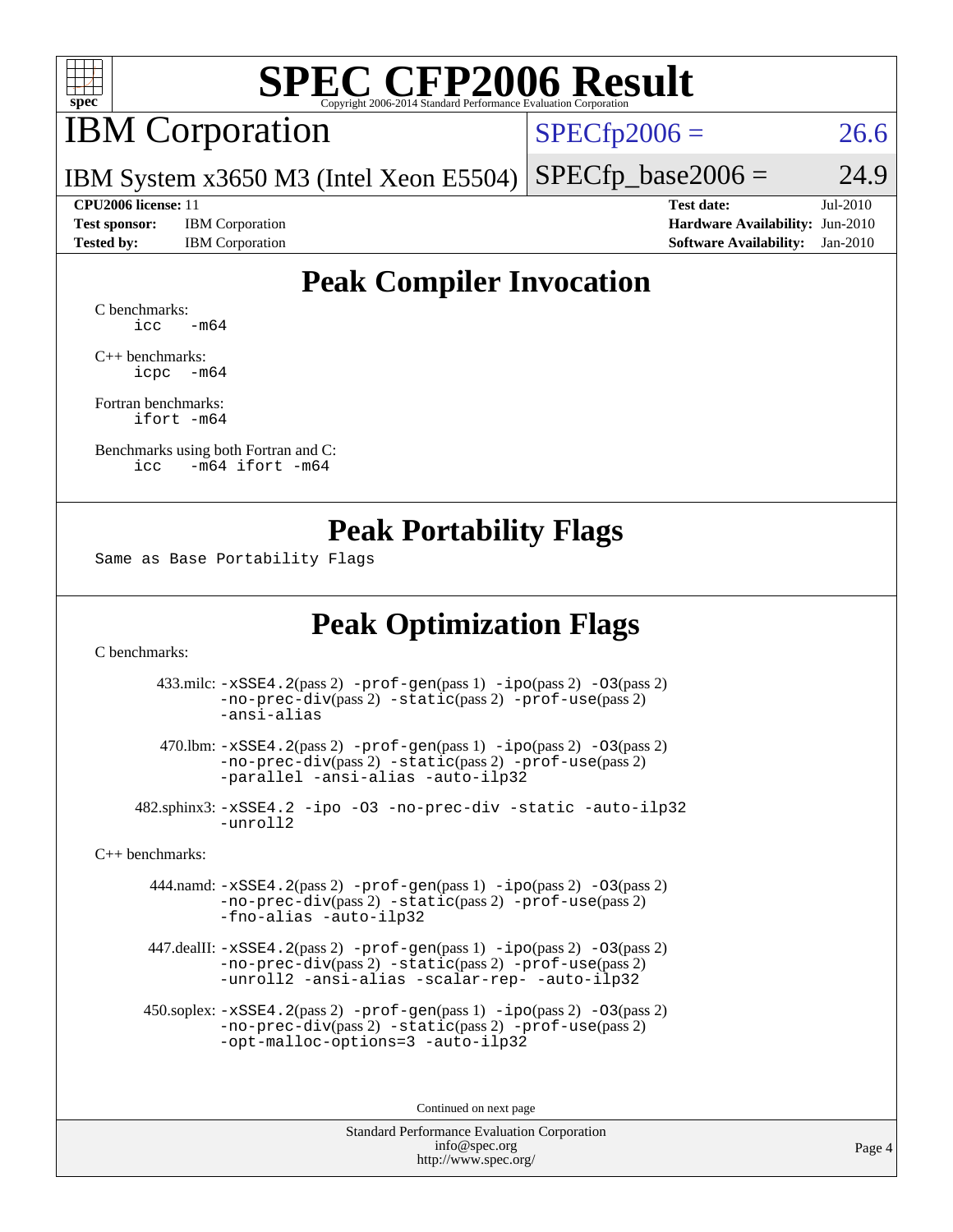

IBM Corporation

 $SPECfp2006 = 26.6$  $SPECfp2006 = 26.6$ 

Page 5

IBM System x3650 M3 (Intel Xeon E5504)  $SPECTp\_base2006 = 24.9$ 

**[Tested by:](http://www.spec.org/auto/cpu2006/Docs/result-fields.html#Testedby)** IBM Corporation **[Software Availability:](http://www.spec.org/auto/cpu2006/Docs/result-fields.html#SoftwareAvailability)** Jan-2010

**[CPU2006 license:](http://www.spec.org/auto/cpu2006/Docs/result-fields.html#CPU2006license)** 11 **[Test date:](http://www.spec.org/auto/cpu2006/Docs/result-fields.html#Testdate)** Jul-2010 **[Test sponsor:](http://www.spec.org/auto/cpu2006/Docs/result-fields.html#Testsponsor)** IBM Corporation **[Hardware Availability:](http://www.spec.org/auto/cpu2006/Docs/result-fields.html#HardwareAvailability)** Jun-2010

## **[Peak Optimization Flags \(Continued\)](http://www.spec.org/auto/cpu2006/Docs/result-fields.html#PeakOptimizationFlags)**

| $\frac{1}{2}$                                                                                                                                                                                      |  |
|----------------------------------------------------------------------------------------------------------------------------------------------------------------------------------------------------|--|
| $453.$ povray: $-xSSE4.2(pass2)$ -prof-gen $(pass1)$ -ipo $(pass2)$ -03 $(pass2)$<br>-no-prec-div(pass 2) -static(pass 2) -prof-use(pass 2)<br>-unroll4 -ansi-alias                                |  |
| Fortran benchmarks:                                                                                                                                                                                |  |
| 410.bwaves: -xSSE4.2 -ipo -03 -no-prec-div -static -opt-prefetch<br>-parallel                                                                                                                      |  |
| 416.gamess: $-xSSE4$ . 2(pass 2) $-prof-gen(pass 1) -ipo(pass 2) -O3(pass 2)$<br>-no-prec-div(pass 2) -static(pass 2) -prof-use(pass 2)<br>-unroll2 -Ob0 -ansi-alias -scalar-rep-                  |  |
| $434$ .zeusmp: basepeak = yes                                                                                                                                                                      |  |
| $437$ .leslie3d: basepeak = yes                                                                                                                                                                    |  |
| $459.GemsFDTD: -xSSE4.2(pass 2) -prof-gen(pass 1) -ipo(pass 2) -03(pass 2)$<br>$-no\text{-prec-div}(pass 2)$ $-static(pass 2)$ $-prot\text{-use}(pass 2)$<br>-unroll2 -Ob0 -opt-prefetch -parallel |  |
| 465.tonto: -xSSE4.2(pass 2) -prof-gen(pass 1) -ipo(pass 2) -03(pass 2)<br>-no-prec-div(pass 2) -static(pass 2) -prof-use(pass 2)<br>-inline-calloc -opt-malloc-options=3 -auto -unroll4            |  |
| Benchmarks using both Fortran and C:                                                                                                                                                               |  |
| 435.gromacs: -xSSE4.2(pass 2) -prof-gen(pass 1) -ipo(pass 2) -03(pass 2)<br>-no-prec-div(pass 2) -static(pass 2) -prof-use(pass 2)<br>-opt-prefetch -auto-ilp32                                    |  |
| 436.cactusADM: -xSSE4.2(pass 2) -prof-gen(pass 1) -ipo(pass 2) -03(pass 2)<br>-no-prec-div(pass 2) -static(pass 2) -prof-use(pass 2)<br>-unroll2 -opt-prefetch -parallel -auto-ilp32               |  |
| 454.calculix: -xSSE4.2 -ipo -03 -no-prec-div -static -auto-ilp32                                                                                                                                   |  |
| 481.wrf: Same as 454.calculix                                                                                                                                                                      |  |
| The flags file that was used to format this result can be browsed at<br>http://www.spec.org/cpu2006/flags/Intel-ic11.1-linux64-revE.20100804.html                                                  |  |
| You can also download the XML flags source by saving the following link:<br>http://www.spec.org/cpu2006/flags/Intel-ic11.1-linux64-revE.20100804.xml                                               |  |
|                                                                                                                                                                                                    |  |
| Standard Performance Evaluation Corporation                                                                                                                                                        |  |

[info@spec.org](mailto:info@spec.org) <http://www.spec.org/>